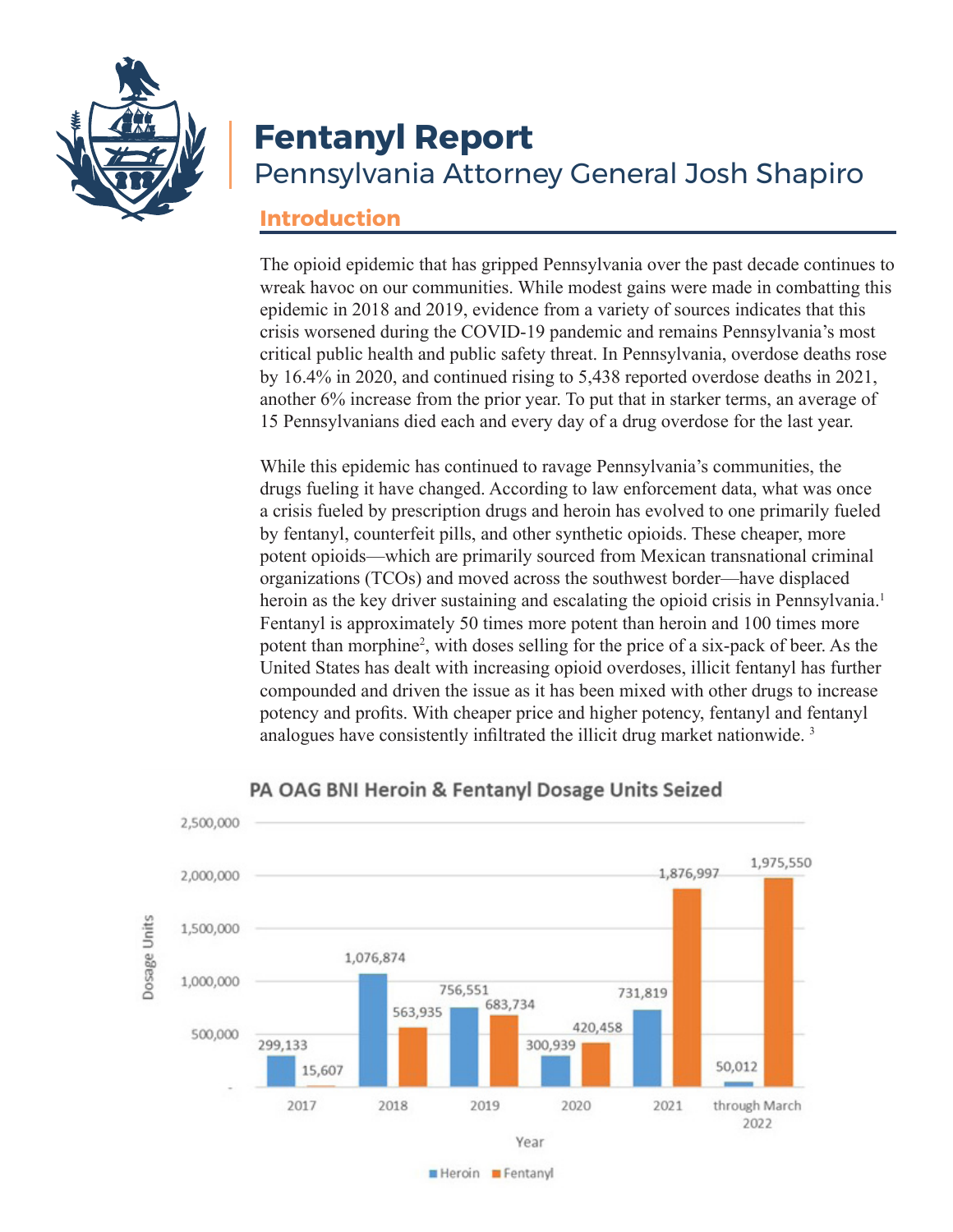This change is reflected in the doses of fentanyl seized by the Office of Attorney General's (OAG) Bureau of Narcotics Investigations (BNI), which seized 1.9 million doses in the first 3 months of 2022, compared to 1.8 million doses in all of 2021 and 1.7 million doses combined from 2017-2020. Since 2017, BNI seized over 5.5 million doses through March 2022 compared to 3.22 million doses of heroin over that same time frame. While BNI's complement has grown modestly over this time frame, it is clear that these changes have been driven by what drugs are available on the street rather than by changes in OAG's approach to enforcement.

Going hand-in-hand with the rise of fentanyl is a drastic increase in the number of counterfeit pills containing fentanyl. The rise in production and widespread availability of fentanyl-laced counterfeit pills is due to the increased accessibility of fentanyl and other synthetic opioids, efficient concealment of trafficked pills and high potency compared to prescription opioids. 4

This report, utilizing analysis prepared by the Office of Attorney General's Intelligence Unit, focuses on the transition from heroin to fentanyl in Pennsylvania. Sources include data and reporting from BNI as well the Drug Enforcement Administration (DEA), Philadelphia Police Department (PPD), New Jersey State Police Office of Drug Monitoring and Analysis - Drug Monitoring Initiative (NJ DMI), and Center for Disease Control and Prevention (CDC).

### **Shift from Heroin to Fentanyl**

Pennsylvania primarily maintains a white powder heroin market making it ideal for the transition and integration of illicit fentanyl.<sup>5</sup> While heroin remains a part of the Pennsylvania illicit drug market, the shift to more potent, cheaper and highly available fentanyl is supported by BNI seizure data with a reported 346% increase of fentanyl seizures from 2020–2021 (12,613 to 56,309 grams). Although heroin seizures increased 143% from 2020–2021, the overall trend for heroin seizures has gradually declined since 2018. While 2020 seizures of both drugs were likely lower than expected because of the COVID-19 pandemic, the drastic increase in the amount of fentanyl seized coupled with the trend of lower seizure figures for heroin clearly demonstrates the displacement of heroin by fentanyl in the Pennsylvania market.

These trends appear to be accelerating. In 2021, BNI regions seized over double the amount of fentanyl than heroin. In the first three months of 2022, BNI seized approximately 40 times the amount of fentanyl compared to heroin – and more fentanyl than was seized in all of the previous year. BNI regional reporting and strategic intelligence both note an overall decrease of heroin, and regional and local laboratory testing reveals increasing analyzed submissions of fentanyl/synthetic opioids.

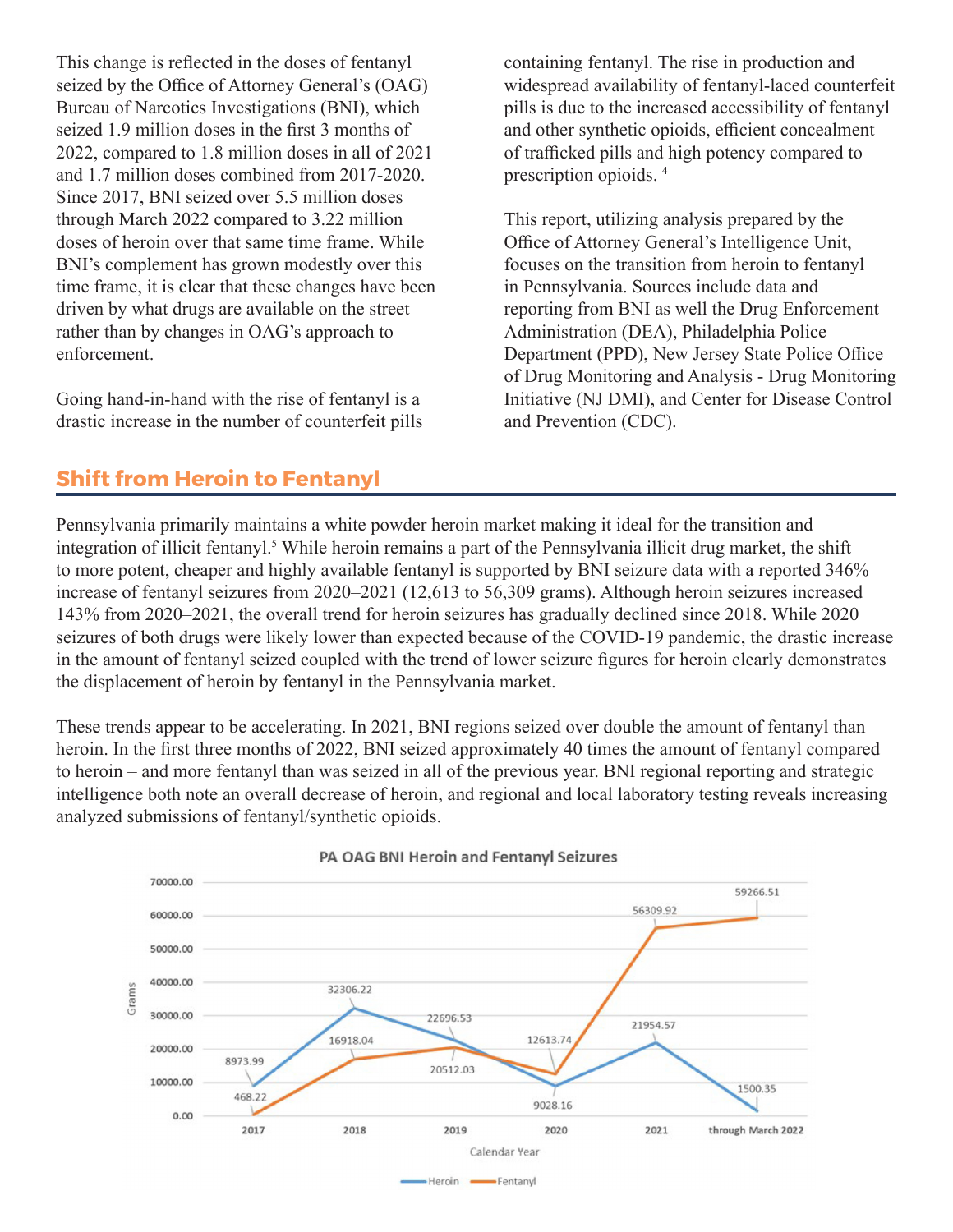The DEA Philadelphia Field Division noted several indicators of sharp increases in productions and supply of fentanyl within Pennsylvania. They reported the total weight of fentanyl seized and analyzed by DEA in Pennsylvania almost doubled from 2018 to 2020 (>160 kilograms in 2020). In 2021, the total weight of fentanyl seized and analyzed was more than eight (8) times the totals from 2016. Another sign of the increase in supply is the number of individual seizures of fentanyl of five (5) kilograms or more doubled from 2019 to 2021. This point also highlights the willingness of suppliers to send higher quantities together within shipments.<sup>6</sup>

Data from Philadelphia tells a similar story. The Philadelphia Police Department's Office of Forensic Science (PPD OFS) data from 2015-2021 highlights the transition of fentanyl increasingly found within analyzed submissions. These submissions further corroborate the present street level environment of expanding fentanyl and declining heroin. In 2021, fentanyl made up 27.30% of submissions compared to 0.79% in 2015. In Philadelphia, the largest year to year fentanyl surge within analyzed submissions was from 2016- 2017 (2.68%- 13.58%) and has steadily increased as heroin continuously declines.7



This trend of fentanyl displacing heroin is evident in other jurisdictions locally and regionally. Reports from NJ DMI indicate that the number of suspected heroin submissions testing positive for heroin, with no other drugs, has consistently declined, decreasing from 88% of submissions during the 4th quarter of 2015, to just 3% of the submissions in the 4th quarter of 2021.8 From 2015-2021, there was a 978% increase in fentanyl-related submissions and a 2,863% increase in fentanyl related glassine bags.9

US forensic laboratories continue to report an overall decline of heroin seizures and an increase of fentanyl.10 Last year, "DEA seized more than 15,000 pounds of fentanyl—four times the amount seized in 2017 – which is enough to kill every American."11 DEA's National Forensic Laboratory Information System (NFLIS) 2019 drug data demonstrated that state and local fentanyl and heroin markets remain consistently interdependent. The report also indicated that Pennsylvania was in the top five states to submit the most fentanyl and most heroin for analysis to NFLIS, as well as other bordering states such as, New Jersey, New York and Ohio, further supporting fentanyl's availability and saturation within this area of the country.<sup>12</sup>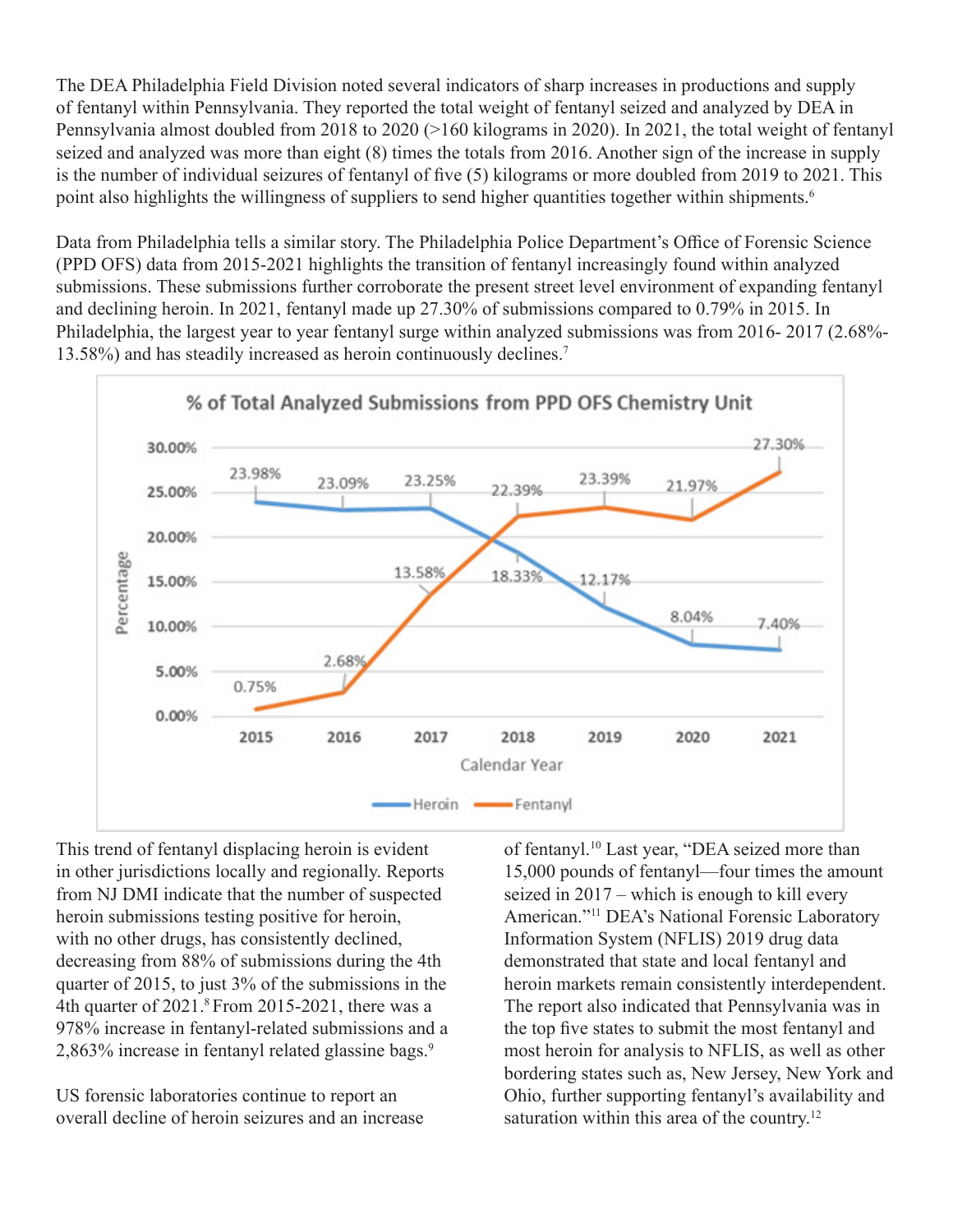

### **The Rise of Counterfeit Pills**

Fentanyl-laced counterfeit pills also contribute to the overall overdose rates in Pennsylvania. Counterfeits resemble legitimate prescription pills and allow dealers continued access to users addicted to prescription opioids with a cheaper, more potent option. 13 The DEA Philadelphia Field Division reported their percentage of fentanyl seizures in pill/tablet form has risen sharply in recent years, and in 2022 comprised more than 20% of their analyzed fentanyl seizures to date (April 2022). The total weight of analyzed fentanyl seizures by DEA in Pennsylvania in pill/tablet form was five (5) times higher in 2020 than in 2019. These are strong markers of the transition to counterfeit pills, due to their ease of concealment and production, versus powder fentanyl.14

Another sign of the changing opioid market is the presence of Xylazine, a veterinary tranquilizer that remains a common cutting agent for heroin

and fentanyl. Of the submissions to New Jersey forensics laboratories, 68% of suspected heroin submissions and 84% of suspected heroin glassine bags contained Xylazine in 2021.15 Fentanyl is increasingly mixed with other illicit drugs to increase the potency, at a cheaper cost. Counterfeit pills containing fentanyl continues to be a rising threat nationwide. In September 2021, DEA reported "more than 9.5 million counterfeit pills were seized in total from the United States, which is more than the last two years combined."<sup>16</sup> Thus far in 2022, "DEA has seized almost 2,000 pounds of fentanyl and one million fake pills."<sup>17</sup> CDC stated that synthetic opioids (including fentanyl), increasingly found in counterfeit pills, were some of the primary drivers of the increase in overdose deaths in the last several years. DEA states two (2) milligrams can be a lethal dose of fentanyl and their analysis found that counterfeit pills can range from .02 to 5.1 milligrams. $18$ 

### **Conclusion**

Fentanyl's displacement of heroin as the dominant drug within Pennsylvania's opioid market and the role of counterfeit pills in causing overdose deaths are important developments for law enforcement, policymakers and the public alike. In response to this development, law enforcement must shift resources and tactics to better interdict these more potent, cheaper drugs that are easier to conceal. This includes even more emphasis on intelligence-driven enforcement, better tracking of cutting agents like Xylazine and enhanced detection strategies. Devoting additional resources to stopping fentanyl at the Southern border is also a critical law enforcement imperative.